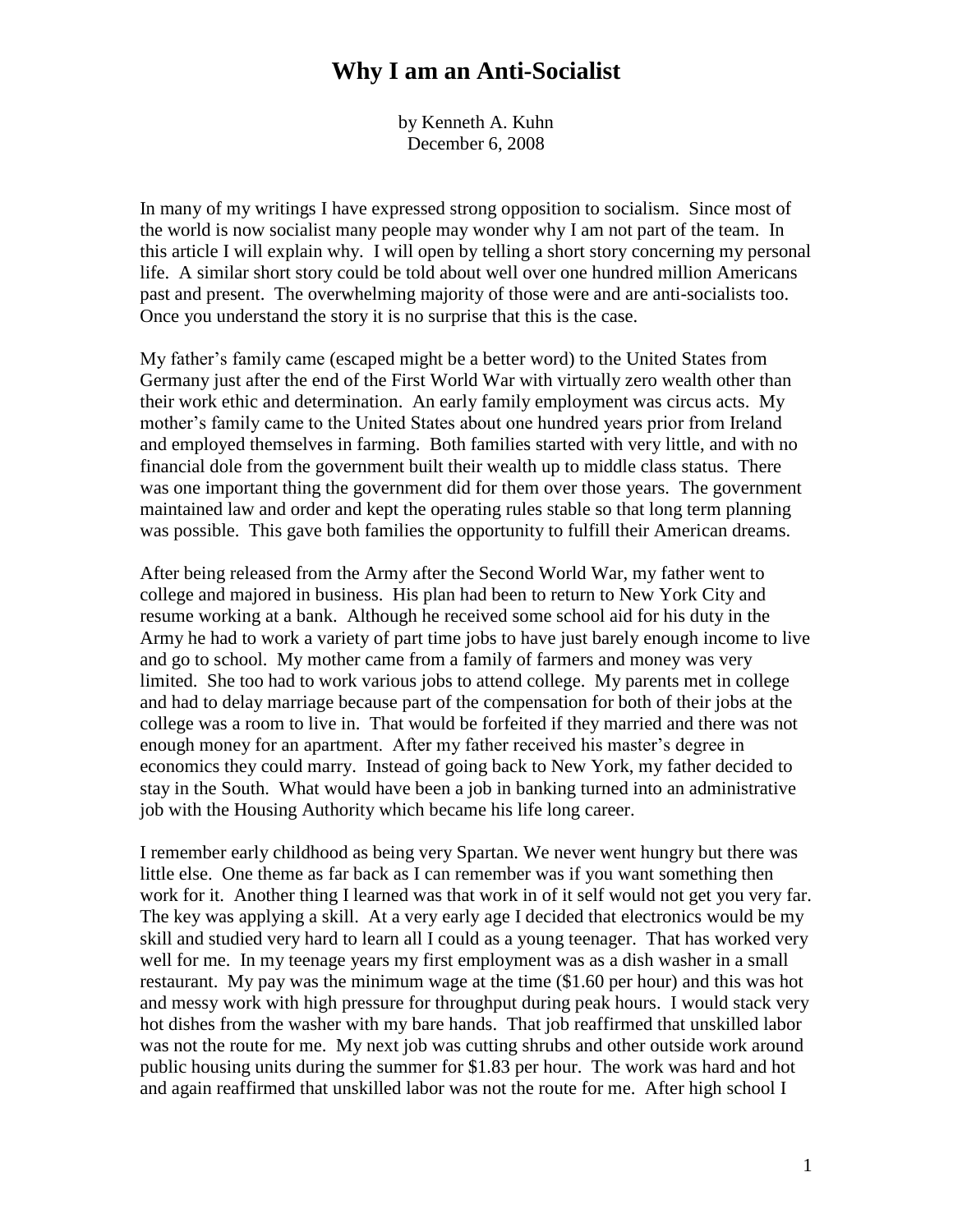was not ready for a four year college so I went to a two-year state technical college and earned a degree in industrial electronics. I worked several part time jobs during that time that involved skill and the job conditions and the pay were much better. This affirmed that I was on the right track. After graduation I went to Auburn University to earn a degree in electrical engineering. My degree in industrial electronics enabled me to obtain a dream job in the cooperative education program where I would attend school for a quarter and then work a quarter. Although my parents could have paid the entire school bill, I was able to pay about half of it myself with that job. That job enabled me to really hone my skills and obtain a lot of experience that would be very valuable in my first job after graduating. I graduated debt free as I think all of my classmates did as well for similar reasons. A theme here is building – start off with what you can do and then build to higher things step by step. No where along the way is any kind of subsidy involved. Building is something you have to do for yourself. No one can give you the results. I saw that in what my parents and others did and I strived to replicate it.

Over the years my parents became wealthy by following a very conservative life style that involved living at no higher level than really necessary and putting the difference into savings/investments. I replicated that life style and wonder of wonders the same thing happened for me. Neither my parents nor I ever received a subsidy. We have never known any "benefit" of socialism. We succeeded in spite of all of the so-called obstacles that advocates for socialism claim to exist. In theory we should have failed but we succeeded. Was it just luck as advocated by the socialists? There is an old saying, "The harder I work the luckier I become." In theory, well over one hundred million Americans should have failed but they succeeded too and many of them had lower starting points than my family. They also did not receive subsidies. Could it be possible that the socialists are wrong?

I stayed off of drugs and other diversions and obeyed the laws as well as paying real taxes (as opposed to imaginary that so many are credited with paying) and take pride in that I am a model citizen. I saved money and made a substantial down payment on my house and thus did not need any special help from the government. I have paid my own way. I began modestly and worked my way up the economic ladder and am much better for it. I am not alone. Countless millions have done the same thing building their American Dream. We did it all without socialism.

That is my story. Socialism did nothing for my family and me. Paying high taxes to support socialist programs has hurt my family and me.

The forces for socialism in the United States began prior to 1900 but did not achieve much stature until the 1930s when socialism really began. Initially, socialism was only a small part of the country's economics and the prevailing agenda was growth capitalism. History shows that capitalism flourished and many ordinary Americans (including my parents and me) benefited as America became a greater and greater country. For many years the role of government was to be the enforcer of laws that kept the capitalist process fair and honest thus enabling capitalism to work. Capitalism requires a fair system – it will not work otherwise. Yes, there have been notable exceptions to that over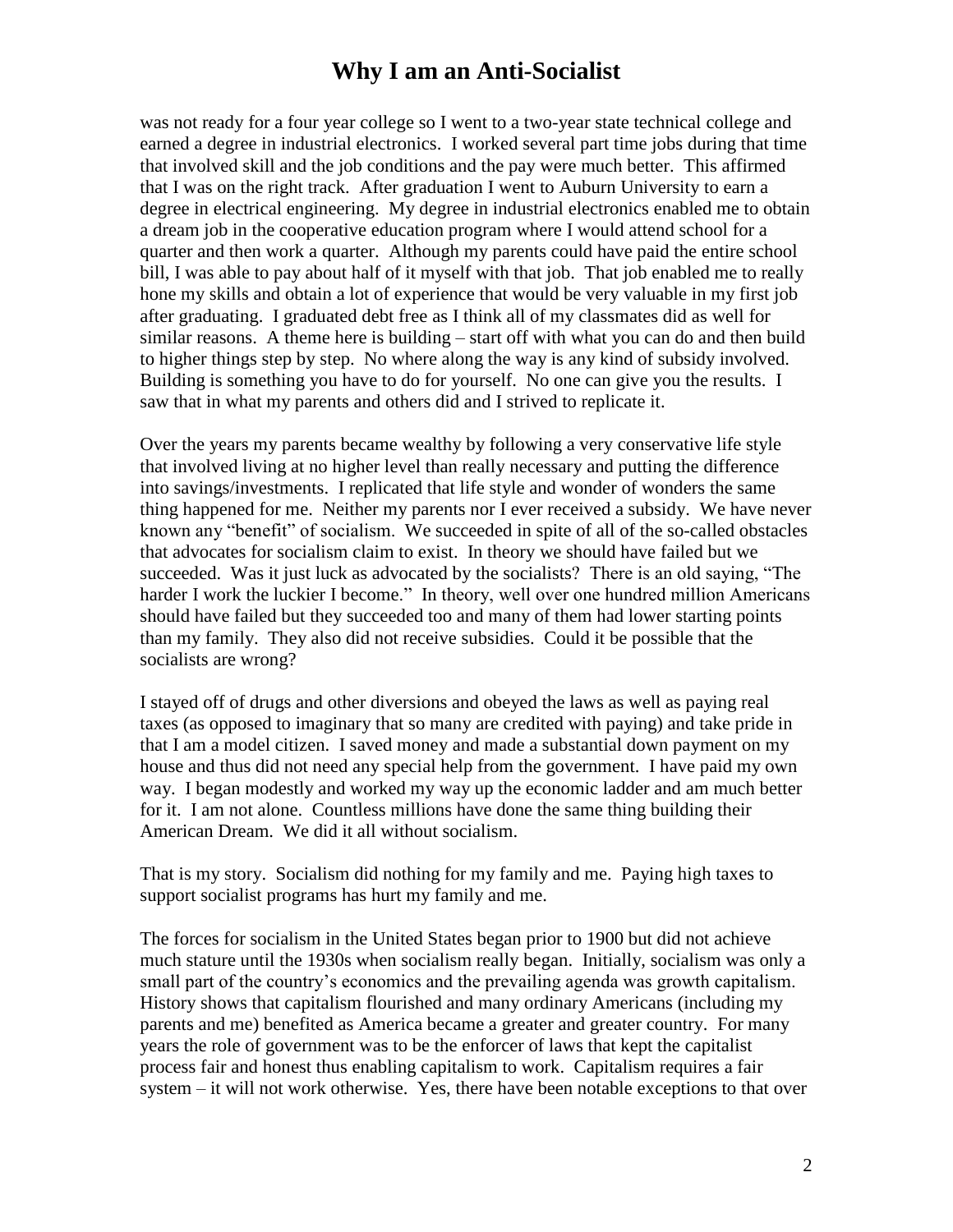the years but for the most part the system has worked. At the present this is becoming less true as the government is more and more involved with market manipulation. So we have the situation that capitalism is being wrecked by socialism and the socialists are saying that socialism is needed since capitalism is not working. How convenient!

There is a quote by Gary Allen that needs to be repeatedly read again and again until the message really takes hold. "*If one understands that socialism is not a share-the-wealth program, but is in reality a method to consolidate and control the wealth, the seeming paradox of super-rich men promoting socialism becomes no paradox at all. Instead, it becomes logical, even the perfect tool of power-seekingmegalomaniacs.…Communism or more accurately socialism, is not a movement of the downtrodden masses, but of the economic elite.*"

There was a time in the pre-socialist era in America when millions of individuals would ask themselves the question, "What can I do to better myself?" They answered the question with hard work and determination and with a no excuses attitude. Many ultimately became the so-called fortunate and lucky families of today often referred to more vilely as capitalist pigs. Sadly, under socialism today the question that more and more people are asking themselves is, "What can the government do to better my life?" They answer that question with laziness and numerous excuses while waiting for government dole.

The entitlement syndrome of socialism discourages working to better oneself. Some people will do that anyway but over time it becomes pointless. Socialism is all about making people artificially dependent on government when they could be independent. Socialism is not self sustaining. Ultimately, the number of people claiming needs exceeds the output possible by those who actually work and the system implodes. Socialism is based on the siren call of free money and that most of a population is not intellectually astute enough to comprehend the trap. In the final analysis, that free money turns out to be very expensive.

Socialism puts everyone at the mercy of a single income source from the government. What will people do if the government has problems? A perfect example is the socialist utopia known as North Korea where food, housing, healthcare, and education are essentially free – if they actually existed. To be fair, socialism was imposed on that population who had no choice in the matter. But then it is necessary that socialism be imposed if the population prefers to be independent. Independence and socialism do not go together.

Socialism appears to work well if the country has a huge income from natural resources and there are several examples around the world. But that "utopia" is short lived in the grand scheme as the resources are finite. What happens to a population that only knows the receiving side of socialism and does not comprehend the working side when the easy life is used up?